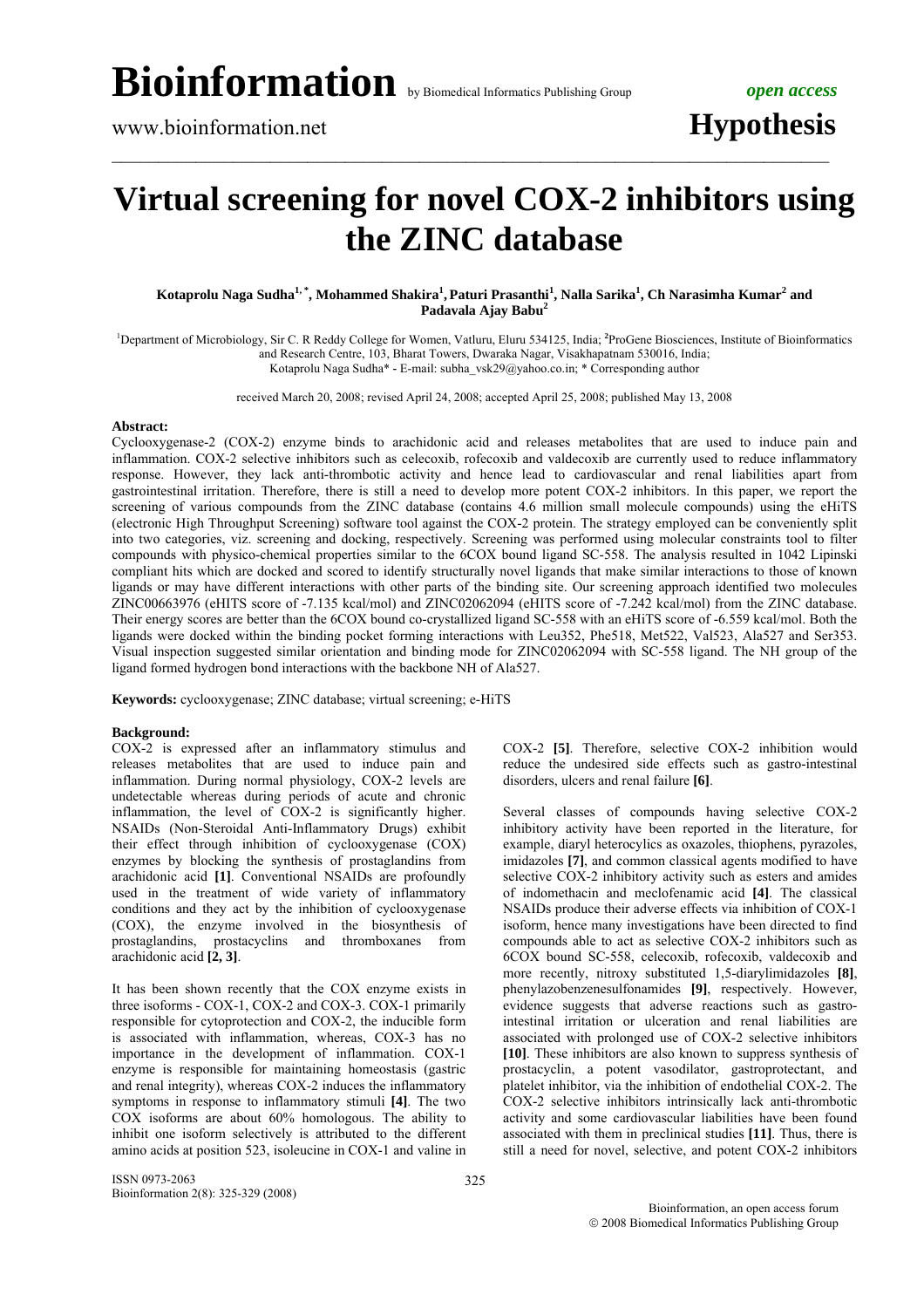$\mathcal{L}_\mathcal{L} = \{ \mathcal{L}_\mathcal{L} = \{ \mathcal{L}_\mathcal{L} = \{ \mathcal{L}_\mathcal{L} = \{ \mathcal{L}_\mathcal{L} = \{ \mathcal{L}_\mathcal{L} = \{ \mathcal{L}_\mathcal{L} = \{ \mathcal{L}_\mathcal{L} = \{ \mathcal{L}_\mathcal{L} = \{ \mathcal{L}_\mathcal{L} = \{ \mathcal{L}_\mathcal{L} = \{ \mathcal{L}_\mathcal{L} = \{ \mathcal{L}_\mathcal{L} = \{ \mathcal{L}_\mathcal{L} = \{ \mathcal{L}_\mathcal{$ 

www.bioinformation.net **Hypothesis** 

with an improved profile compared to current COX-2 inhibitors.

Traditional synthesis of a series of new compounds utilizing combinatorial chemistry and high-throughput screening can be carried out at high cost and also are time consuming; whereas on the other hand, screening small molecule databases for novel compounds represents an alternative process. Docking various ligands to the protein of interest followed by scoring to determine the affinity of binding and to reveal the strength of interaction has become increasingly important in the context of drug discovery. Screening large databases of compounds can provide a feasible, alternative technique against highthroughput screening, but depends on the fast and accuracy of the docking algorithm. Hence, in this paper we report screening a library of compounds from ZINC database **[12]** against COX-2 protein, 6COX (PDB ID) with bound ligand SC-558 extracted from protein data bank, by utilizing a fast, exhaustive docking software eHiTS (electronic High Throughput Screening) **[13]**.

Virtual screening is now established as an effective paradigm for filtering compounds for drug discovery process **[14]**. The technique employed is based on the prediction of binding modes and binding affinities of each compound in the dataset by means of docking to an X-ray crystallographic structure. Virtual screening utilizes docking and scoring of each compound from a dataset. Some recent studies **[15]** have focused on certain crucial factors such as the size and diversity of the ligand dataset, wide range of targets and the evaluation of docking programs. Various studies reported in literature stated the importance of dataset size such as 10,000 compounds using FlexX **[16]**, 44,000 compounds using Surflex **[17]** and several others.

In general, it is important to visualize the docked poses of high-scoring compounds because many ligands are docked in different orientations and may often miss interactions that are known to be important for the target receptor. This sort of study becomes more difficult as the size of the dataset increases. Therefore, an alternative approach is to eliminate unpromising compounds before docking by restricting the dataset to drug-like compounds, by filtering the dataset based on appropriate property and sub-structural features and by performing diversity analysis. These approaches can be highly effective in reducing the dataset to be docked to the order of  $10^3$  to  $10^4$  compounds [18].

## **Methodology:**

### **Receptor X-ray structure**

The 3D coordinates of the crystal structure of COX-2 in complex with SC-558 inhibitor (PDB code: 6COX) was selected as the receptor model in virtual screening program. We used the chemical compound library, ZINC database and the docking program eHiTS for the study.

## **Ligand ZINC database**

ZINC, an acronym for 'ZINC is not commercial, a free database for virtual screening' contains over 4.6 million compounds in ready-to-dock, 3D formats, available at the URL http://zinc.docking.org. Molecules in ZINC are annotated by molecular property that include molecular weight, number of

ISSN 0973-2063 Bioinformation 2(8): 325-329 (2008) rotatable bonds, calculated LogP, number of hydrogen-bond donors, hydrogen-bond acceptors, chiral centers, chiral double bonds (E/Z isomerism), polar and apolar desolvation energy (in kcal/mol), net charge and rigid fragments. The database contains 494,915 Lipinski compliant molecules and 202,134 'lead-like' molecules, having molecular weight in the range 150 to 350 with calculated  $LogP < 4$ , number of hydrogenbond donors  $\leq$  3 three, and number of hydrogen-bond  $acceptors \leq 6$ . ZINC provides several search criteria such as molecular property constraint, ZINC codes, vendor based, and molecular substructure search.

## **eHiTS software**

eHiTS (http://www.simbiosys.ca) has a novel flexible ligand docking method that is exhaustive on the conformations and poses that avoid severe steric clashes between receptor and ligand. The algorithm generates all major docking modes that are compatible with the steric and chemistry constraints. First, the binding pocket is determined by building a steric grid for the whole receptor, dividing regions into separate pockets and identifying the possible interaction sites. Then, a cavity description is built that consists of thousands of geometric shapes (polyhedra). The ligand is divided into rigid fragments and connecting flexible chains. The eHiTS docks all rigid fragments to all possible places in the cavity independently of each other.

### **Screening**

An exhaustive matching of compatible rigid fragment pose sets is performed by a rapid hyper-graph clique detection algorithm. This yields a few hundred to several million acceptable combinations of poses. This approach makes the search exhaustive, i.e., it finds all possible solutions. The accuracy is set to the highest (accuracy  $= 6$ ) during docking. eHiTS has three different scoring functions: (a) a simple and fast chemical flag based statistical scoring function; (2) empirical-scoring function and (3) a third scoring function that combines both statistical and empirical components along with grid based geometrical terms, entropy loss estimation and receptor surface area. To visualize different poses, CheVi software, a graphical user interface was utilized.

Before screening ZINC database, the docking protocol was validated. 6COX protein bound ligand SC-558 was docked into the binding pocket to obtain the docked pose and the RMSD (Root Mean Square Deviation) of all atoms between these two conformations is 0.51 A˚ indicating that the parameters for docking simulation are good in reproducing the X-ray crystal structure. Therefore, the ZINC database was screened for compounds similar to SC-558 structural features (structure based search) and by providing molecular constraints (property based search). The physico-chemical properties such as log P value, H-bond donors, H-bond acceptors, molecular weight and rotational bonds, for SC-558 ligand are calculated using the ADME/Tox filter server **[19]**.

### **Discussion:**

We searched the ZINC database using structural features that are similar to SC-558 and no hit was obtained. We then repeated the search based on property and identified 1042 hits that are Lipinski **[20]** compliant.We docked these 1042 compunds using eHITS and evaluated binding compatibility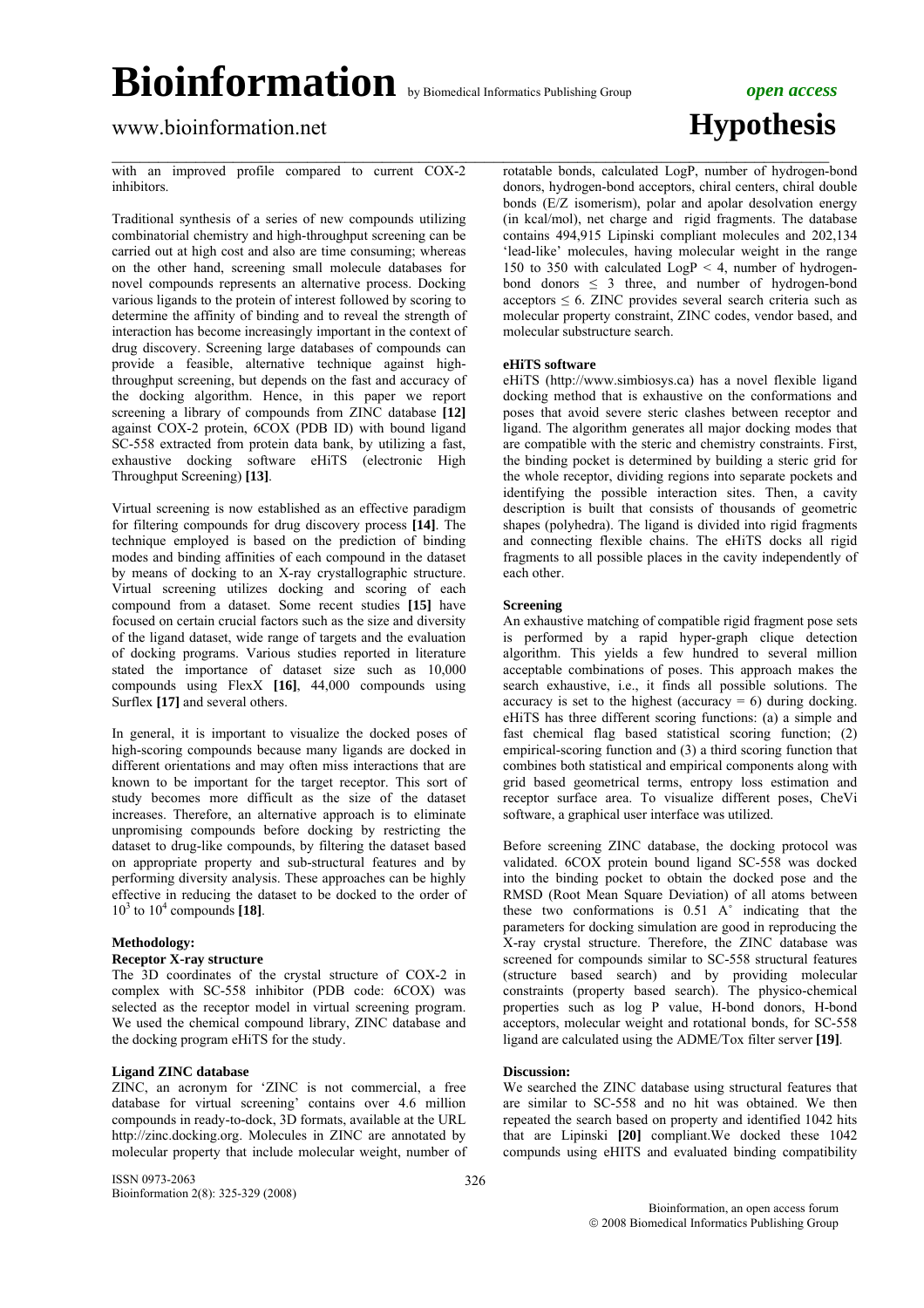## www.bioinformation.net **Hypothesis**

with the receptor based on docked energy (in kcal/mol). The docking tool generated 32 conformers for each docked molecule in about 1-2 minutes of CPU time. The virtual screening technique employed in this study identified diverse, yet specific ligands that bind in a comparable manner similar to SC-558 binding for COX-2. This approached identified two compounds ZINC00663976 and ZINC02062094 from the ZINC database for compatible binding with COX-2 (Table 1 in supplementary material).

SC-558, a diaryl heterocyclic inhibitor has 1900-fold selectivity for COX-2 over COX-1. It has a central pyrazole ring and a sulphonamide substituent attached to one of the aryl rings. The bromophenyl ring of SC-558 is bound in a hydrophobic cavity formed by Phe381, Leu384, Tyr385, Trp387, Phe518, Met522, Val523 and Ser530. The trifluoromethyl group is bound in an adjacent pocket formed by Met113, Val116, Val349, Tyr355, Leu359 and Leu531. The sulphonamide group extends into a relatively polar region and interacts with His90, Gln192, Leu352 and Ser353. One of the oxygen atoms of SC-558 forms a hydrogen bond to NE2 atom of His90 and the amide nitrogen forms three hydrogen bonds to OE1 of Gln192, and carbonyl oxygens of Leu352 and Ser353, respectively. These features of SC-558 binding are quite important in studying the binding modes of various selective and non-selective COX-2 inhibitors.

### **Binding modes**

The surface point types of two ligands along with their docked energies are given in Table 1 (see supplementary material). Active site of COX-2 offers many different binding modes for these compounds as they are strongly dependent on the attached substituent. Both the ligands were docked deeply within the binding pocket region forming interactions with Leu352, Phe518, Met522, Val523, Ala527 and Ser353, respectively. In Table 1 (under supplementary material), the binding affinities and the possible number of interactions based on chemical property identifiers (surface point types) are reported. Our screening approach identified two molecules ZINC00663976 (eHITS score of -7.135 kcal/mol) and ZINC02062094 (eHITS score of -7.242 kcal/mol) from the ZINC database. Their energy scores are better than the 6COX bound co-crystallized ligand SC-558 with an eHiTS score of - 6.559 kcal/mol.

The orientation of the docked pose of ZINC00663976 suggests that the binding site was partially unoccupied due to lack of substitutions on the molecule. The trifluoro substitution of ZINC00663976 is oriented towards bromophenyl ring region and the halogen substituted benzene ring occupied polar region. The other molecule, ZINC02062094 occupied all the

 $\mathcal{L}_\mathcal{L} = \{ \mathcal{L}_\mathcal{L} = \{ \mathcal{L}_\mathcal{L} = \{ \mathcal{L}_\mathcal{L} = \{ \mathcal{L}_\mathcal{L} = \{ \mathcal{L}_\mathcal{L} = \{ \mathcal{L}_\mathcal{L} = \{ \mathcal{L}_\mathcal{L} = \{ \mathcal{L}_\mathcal{L} = \{ \mathcal{L}_\mathcal{L} = \{ \mathcal{L}_\mathcal{L} = \{ \mathcal{L}_\mathcal{L} = \{ \mathcal{L}_\mathcal{L} = \{ \mathcal{L}_\mathcal{L} = \{ \mathcal{L}_\mathcal{$ three pocket regions and represented similar binding modes as observed with SC-558. But the NH group of ligand formed one hydrogen bond interaction with backbone NH of Ala527. Apart from this, scoring system in eHiTS generated 26 interactions between protein and ligand. The scoring in eHiTS is a statistically derived empirical scoring function and is based on interaction of 23 distinct surface point **[13]** types between receptor and ligand. In other words, the interaction between ligand surface points and receptor surface points determine the score of each fragment and on summation delivers the final score for the entire ligand.

> COX-2 co-crystallized SC-558 ligand resulted in a e-HITS dock score of -6.559 kcal/mol. Therefore, any molecule from the dataset which shows a score lower than -6.559 kcal per mol would be regarded as much interest. Table 1 (see supplementary material) gives two such ligands having lower binding energies than SC-558. In other words, these two zinc ligands would act as inhibitors against COX-2 protein and such screening analysis forms the basis when millions of ligands are available in compound libraries such as the ZINC database.

> Interaction of all the 3 compounds (ZINC00663976 and ZINC02062094 and co-crystallized SC-558 ligand molecules) with the active site residues are presented in Figure 1. The specific interactions between active site residues and ligand atoms are represented as dotted lines.

## **Conclusion:**

Virtual screening methods are routinely and extensively used to reduced cost and time of drug discovery. It has been clearly demonstrated that the approach utilized in this study is successful in finding two novel COX-2 inhibitors from the ZINC database. ZINC02062094, in particular, showed high binding affinity with a e-HITS dock score of -7.242 kcal/mol against 6COX. The docked pose resembles similar orientation as observed with SC-558 ligand. The ligand was docked deeply within the binding pocket region forming interactions with Leu352, Phe518, Met522, Val523, Ala527 and Ser353, respectively. Therefore, this study states the importance of small molecule libraries and their use to enhance drug discovery process prior synthesis. This approach to screen novel compounds as COX-2 inhibitors from ZINC database depends on various parameters such as Lipinski's rule of 5, pharmacophoric groups attached on the ligand, size of the dataset and compound libraries among others. Further, work can be extended to study the receptorligand interactions experimentally and evaluation of their biological activity would help in designing compounds based on virtual screening techniques.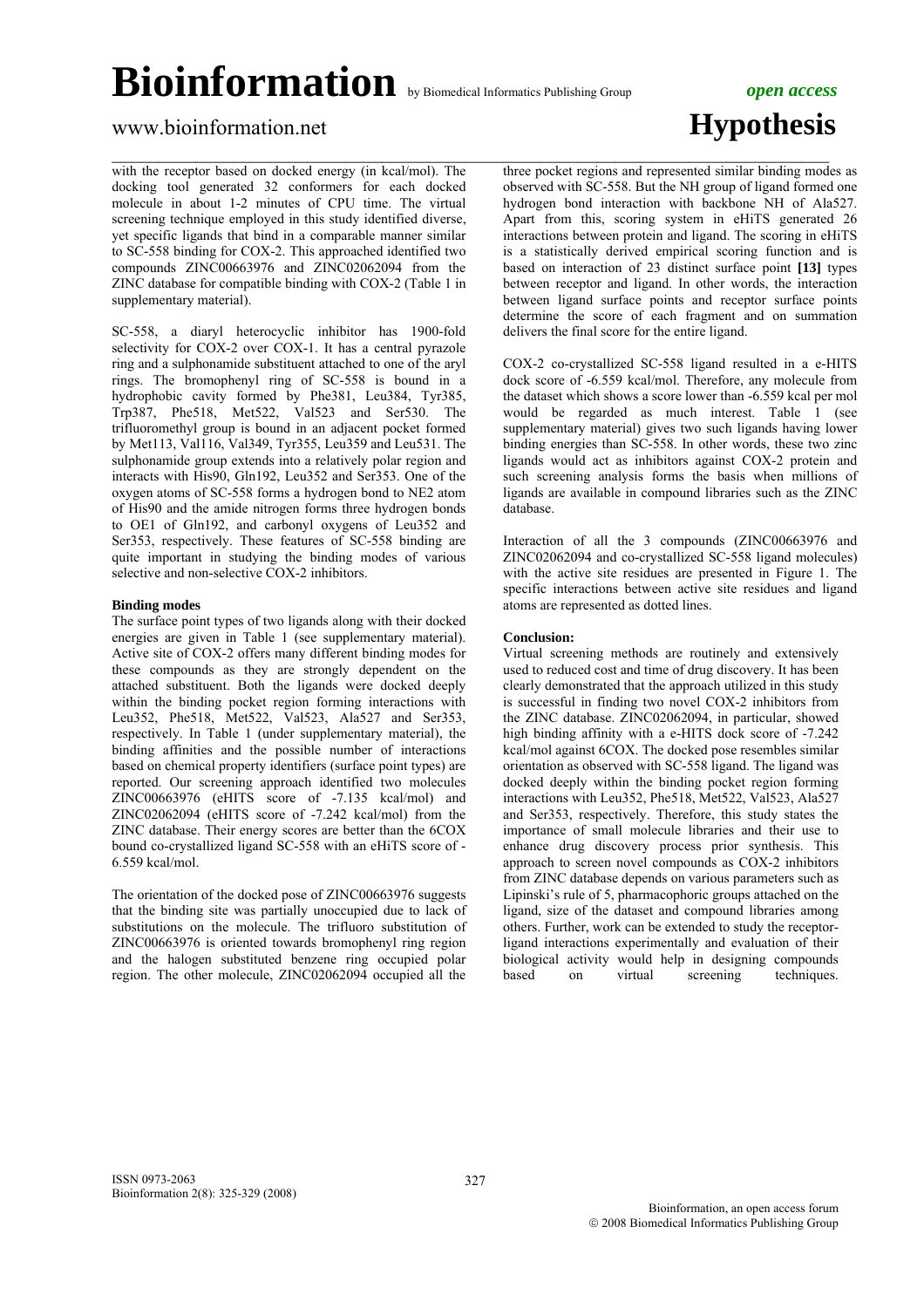



**Figure 1:** Interaction of all the 3 compounds with the active site residues of 6COX a) SC-558 ligand displaying 3 H-bond interactions b) ZINC02062094 ligand showing the H-bond interaction between NH group of ligand and backbone NH of Ala527 c) ZINC00663976 ligand showing one H-bond interaction between cyano group of ligand and hydroxyl group of Ser530.

## **Acknowledgement:**

The authors thank Dr. V. Jaya Lakshmi, Head of the Department of Microbiology, Sir CRR College for Women, Eluru for helpful comments and suggestions.

## **References: [01] G. S**

- **[01]** G. S. Bleumink, *et al., Drugs,* 63: 52 (2003) [PMID: 12656651]
- **[02]** T. Grosser, *et al., J Clin Invest.,* 116: 4 (2006) [PMID: 16395396]
- **[03]** D. A. Kujubu, *et al., J. Biol. Chem.*, 266: 12866 (1991) [PMID: 1712772]
- **[04]** D. L. Simmons, *Thromb Res.,* 110: 265 (2003) [PMID: 14592545]
- **[05]** S. Kalgutkar, *et al., Bioorg. Med. Chem. Lett.,* 12: 521 (2002) [PMID: 11844663]
- **[06]** R. N. DuBois, *et al., FASEB J,* 12: 1063 (1998) [PMID: 9737710]
- **[07]** I. K. Khanna, *et al., J. Med. Chem*., 43: 3168 (2000) [PMID: 10956225]
- **[08]** K. Chegaev*, et al., J Med Chem.,* 50: 1449 (2007) [PMID: 17335184]
- **[09]** W. J. Tsai, *et al., Bioorg. Med. Chem. Lett*., 16: 4440 (2006) [PMID: 16814546]
- **[10]** M. M. Wolfe, et *al., N. Engl. J. Med*., 340: 1888 (1999) [PMID: 10369853]
- **[11]** G. de Gaetano, *et al., Trends Pharmacol. Sci*., 24: 245 (2003) [PMID: 12767724]
- **[12]** J. J. Irwin & B. K. Shoichet*, J Chem Inf Model*., 45: 177 (2005) [PMID: 15667143]
- **[13]** Z. Zsoldos, *et al., J Mol Graph Model,* 26: 198 (2007) [PMID: 16860582]
- **[14]** M. Jalaie and V. Shanmugasundaram, *Mini Rev. Med. Chem.,* 6: 1159 (2006) [PMID: 17073716]
- **[15]** G. L. Warren, *et al., J. Med. Chem*., 49: 5912 (2006) [PMID: 17004707]
- **[16]** Rummey, et al., *Bioorg. Med. Chem. Lett*., 16: 1405 (2006) [PMID: 16321524]
- **[17]** E. Kellenberger, et al., *J. Med. Chem.*, 50: 1294 (2007) [PMID: 17311371]
- **[18]** Waszkowycz *Drug Discov Today*, 13: 219 (2008) [PMID: 18342797]
- **[19]** http://bioserv.rpbs.jussieu.fr/Help/FAFDrugs.html
- **[20]** A. Lipinski, J Pharmacol Toxicol Methods., 44: 235 (2000) [PMID: 11274893]

## **Edited by P. Kangueane**

 **Citation: Sudha** *et al.*, Bioinformation 2(8): 325-329 (2008)

 **License statement:** This is an open-access article, which permits unrestricted use, distribution, and reproduction in any medium, for non-commercial purposes, provided the original author and source are credited.